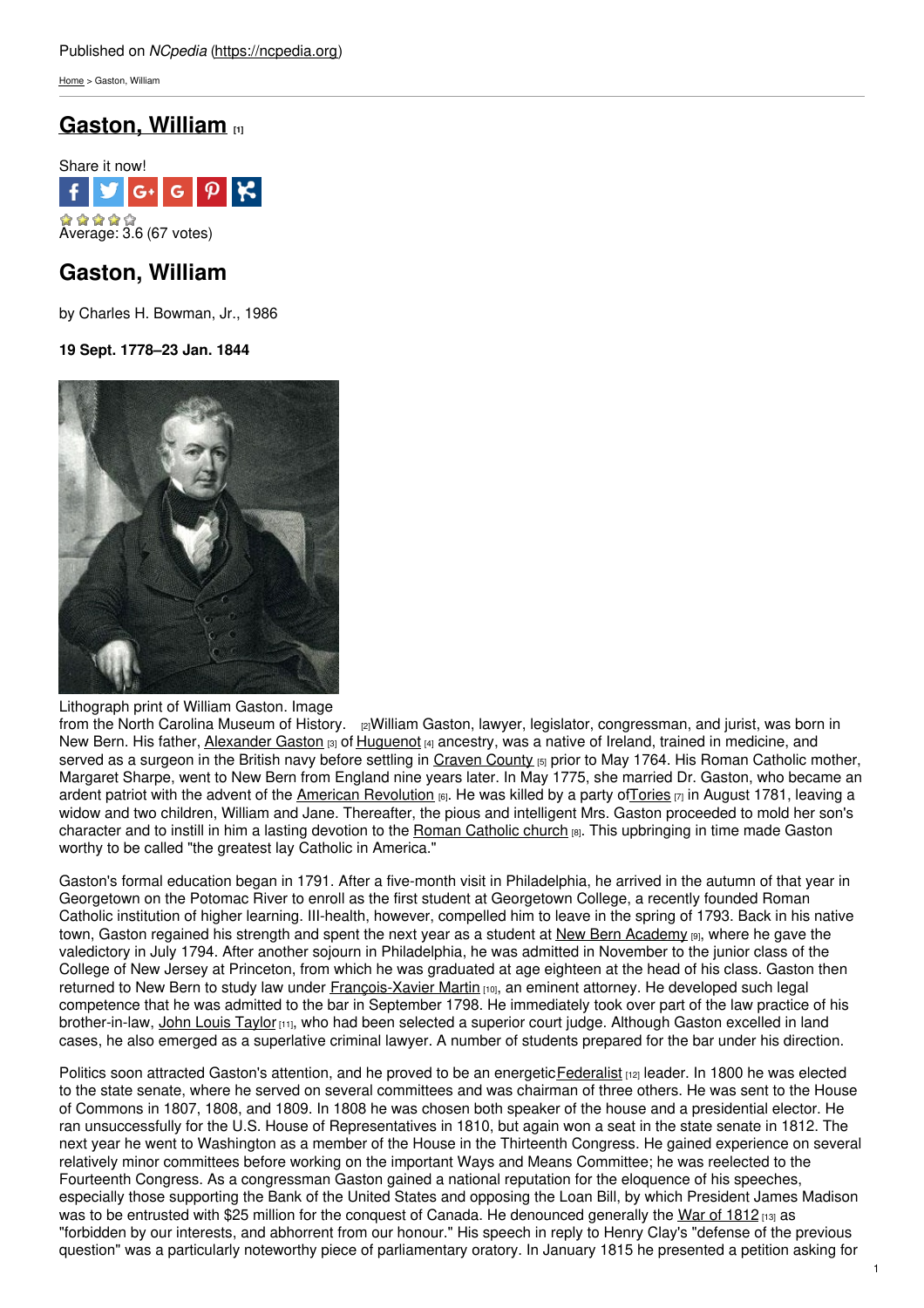authority for Georgetown College to award academic degrees. A congressional charter for the school resulted. In 1817, he voluntarily retired from Congress and resumed the practice of law. Daniel Webster, one of many national figures known by Gaston, described him as the greatest man of the War Congress.

Craven County sent Gaston to the state senate in 1818 and 1819. At both sessions he served as chairman of the Judiciary Committee; he was also chairman of the joint legislative committee that in 1818 framed the act creating the North Carolina [Supreme](https://ncpedia.org/supreme-court-north-carolina) Court [14]. Although Gaston never reentered national politics after leaving Congress, President John Quincy Adams considered naming him secretary of war in 1826 because of his faithful support of the administration. In a circular prepared by Gaston for the Committee of [Correspondence](https://ncpedia.org/committees-correspondence) [15] and [Vigilance](https://ncpedia.org/committees-observation) [16] of New Bern, he announced that the president's wisdom and honesty entitled him to a second term. In his keynote address to the anti-Jackson convention in Raleigh in December 1827, he once more urged that Adams be reelected. Gaston was returned to the House of Commons in 1827 to fill the vacancy for New Bern occasioned by John [Stanly](https://ncpedia.org/biography/stanly-john) [17]'s resignation. The next year he was elected to the lower house for a full term and was returned to that body in 1829 and 1831. Besides serving on the judiciary committee during these years, Gaston was chairman of the finance committee, a position that coincided with his interest in banking. In 1828, he was appointed president of the Bank of New Bern and while in the house was able to cooperate with conservative financial groups in an effort to maintain sound banking policies for North Carolina.

He also took a lively interest ininternal [improvements](https://ncpedia.org/internal-improvements-0) [18] for the state. In 1827, he was elected the first president of the [Agricultural](https://ncpedia.org/agricultural-society) Society [19] of Craven County. The same year he was a delegate to a convention in Washington, N.C., for the purpose of deciding on ways to improve navigation at Ocracoke Inlet; he then tried to help put the measures agreed upon into effect. In July 1833 he attended an internal improvements convention in Raleigh, serving as chairman of the committee to prepare an address to the state and to lay the convention's proceedings before the state legislature. The address, which was his own handiwork, stressed the need for colleges, railroads, hospitals, and asylums for the handicapped. As a member of the House of Commons, Gaston had the satisfaction of introducing the bill to charter the North Carolina Central Railroad.

Gaston's career as a public servant entered a new phase in November 1833, when theGeneral [Assembly](https://ncpedia.org/general-assembly) (20) elected him to the North Carolina Supreme Court. Although Article 32 of the state constitution denied the right to hold state office to anyone who did not believe in "the Truth of the Protestant Religion," Gaston and the politicos concluded that a Roman Catholic was not disbarred by the provision. More than thirty years earlier, former governor Samuel [Johnston](https://ncpedia.org/johnston-samuel)  $_{[21]}$  had given him a written opinion expressing approbation when Gaston first became a member of the state legislature. His most famous decision on the bench came in 1834 with the case of *State v. [Negro](https://ncpedia.org/state-v-negro-will) Will* [22]. Gaston ruled that a slave had the right to defend himself against an unlawful attempt of a master, or an agent of a master, to kill him. In the significant case of *State v. [William](https://ncpedia.org/state-v-manuel) Manuel*[23] in 1838, he held that a manumitted slave was a citizen of the state and thus entitled to the guarantees of the constitution. This opinion was cited as "sound law" in 1857 by Benjamin R. Curtis of the United States Supreme Court in his dissent in the Dred Scott case. The better for the justices to render decisions, Gaston purchased a library for the state supreme court while on a trip to New York City in 1835. When Chief Justice John Marshall died that year, there was speculation that Gaston would succeed him on the United States Supreme Court, a possibility championed by various state newspapers.

Elected by Craven County as its representative to the [Constitutional](https://ncpedia.org/1835-consitutional-convention) Convention of 1835 [24], Gaston spoke out in favor of continued [suffrage](https://ncpedia.org/free-suffrage) [25] for free blacks, federal representation as the basis for representation in the House of Commons, and biennial meetings of the state legislature. However, it was to the fight against Article 32 of the state constitution that he gave most of his considerable oratorical skills, delivering a two-day address against religious tests for public office. In the end, the attempt to expunge all religious qualifications from the constitution failed, but the word "Christian" was substituted for "Protestant." Gaston served on the committee appointed at the convention to draft the proposed amendments to be submitted to the voters of North Carolina.

A deeply religious man, Gaston was also an active Roman Catholic. When Bishop John England visited New Bern from Charleston, S.C., in May 1821, he celebrated in the parlor of the Gaston house his first recorded mass in North Carolina. The bishop designated Gaston one of five Catholics to conduct services every Sunday in the improvised chapel; at the same time a treasury, to which Gaston contributed \$700, was established to receive funds for a church building. Appointed a church warden in February 1824, on another visit by England, Gaston suggested a few amendments to the constitution for the Catholic church in North Carolina which the bishop published in New Bern. Plans for a wooden church were finally presented at a meeting in Gaston's law office in October 1839, and he pledged an additional \$500 towards the amount needed to construct the edifice. A contract was drawn up between Gaston and the builder the next year. Work on the church was completed in 1841, thus making St. Paul's [Church](http://www.stpaulccnewbern.org/) <sub>[26]</sub> the oldest Roman Catholic church in North Carolina.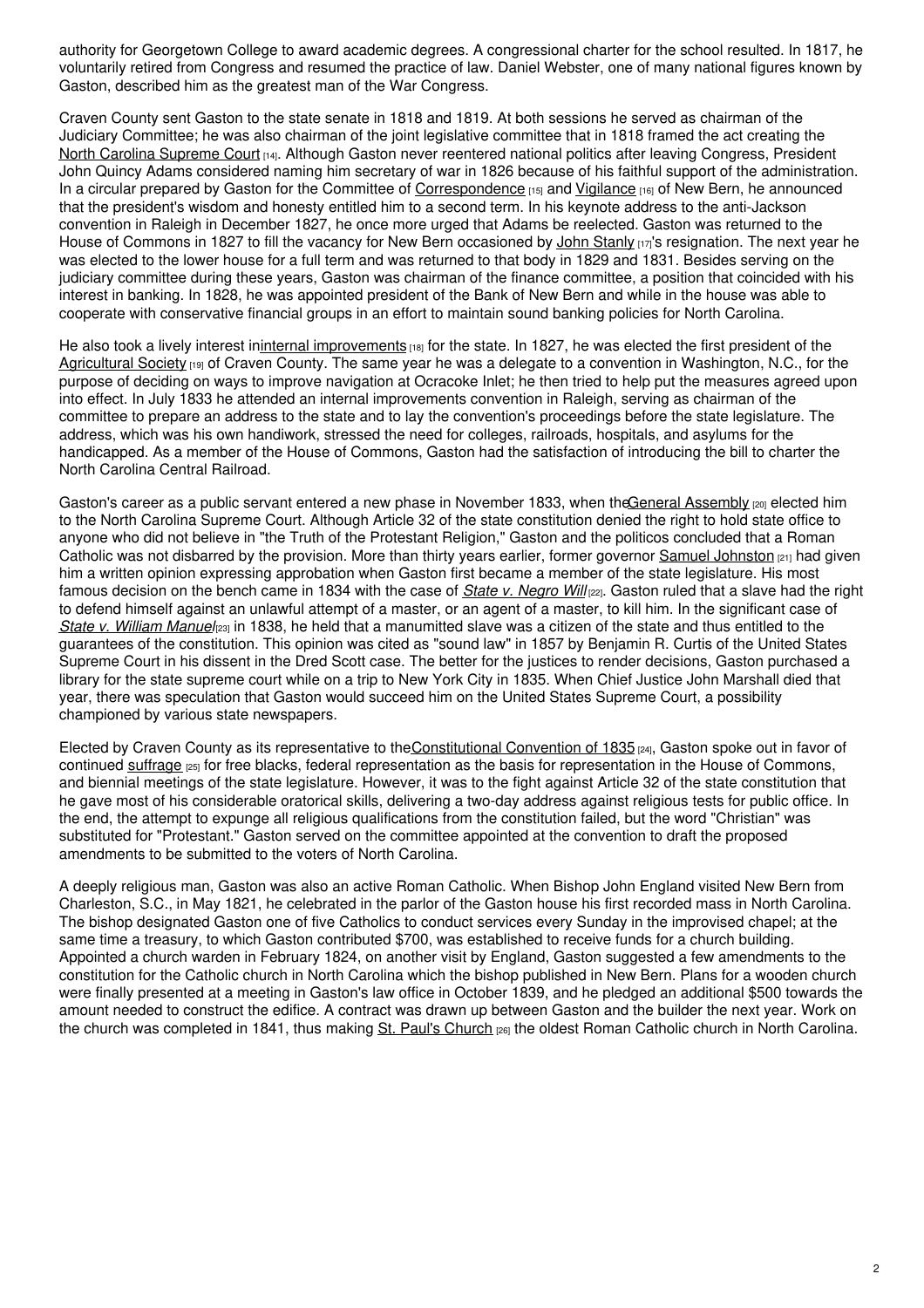

The office of William Gaston, at the corner of West Hargett and South McDowell streets, circa 1900-1915. It was torn down in 1916. Image from the North Carolina Museum of

[History.](http://collections.ncdcr.gov/RediscoveryProficioPublicSearch/ShowItem.aspx?44553+) **EXECT:** EXECT: 127] History. The owned slaves and a plantation in Craven County, purchased a townhouse in New Bern in April 1818. Built about 1767 by [James](https://ncpedia.org/biography/coor-james) Coor [28], this fine Georgian structure is one of the few relatively untouched pre-Revolutionary frame buildings in North Carolina. It is particularly distinguished by its Chinese Chippendale balustrades on the double porches. The Gaston house, placed on the National Register of Historic Places in 1972, has been restored by the Judge Gaston House Restoration Association. Gaston's restored law office stands one block from his house in New Bern.

During the sessions of the supreme court in Raleigh, Gaston stayed at the home of MrsJames F. Taylor [29]. At his office nearby, in 1835 he wrote the words for "The Old [North](https://ncpedia.org/symbols/song) State [30]," the music for which he apparently adopted from a melody sung by a group of Swiss bellringers who had visited the capital. A bronze tablet at the site of the office commemorates the writing of what has been since 1927 the official state song of North Carolina. It was played in public for the first time at the [Whig](https://ncpedia.org/whig-party)  $31$  state convention in Raleigh in October 1840. Gaston, himself now a Whig, took no direct part in the presidential campaign of that year, but to the Whigs in control of the state legislature he became the leading choice for the U.S. Senate. He declined the offer as he likewise turned down the next year the post of attorney general in the cabinet of President William Henry Harrison. His name had often been presented by newspaper editors to the country as a vicepresidential prospect.

The honors bestowed upon Gaston in his lifetime reflect the esteem in which he was held throughout the United States. In 1817 the American Philosophical Society elected him a member, and two years later the American Antiquarian Society made him counselor for his state. In 1819 the University of Pennsylvania conferred on him the honorary degree of doctor of laws, a degree similarly awarded him later by Harvard College and Columbia College. He was a member of the American Academy of Languages and Belles Lettres and an officer of the Cliosophic Society and of the Literary Society of the College of New Jersey. In 1835, the Philodemics Society of Georgetown College made him an honorary member, as did the Phi Beta Kappa Society of Yale College. Over the next few years he was elected to honorary membership by the literary societies of the University of Alabama, Rutgers College, the University of Georgia, St. Mary's College of Baltimore, [Caldwell](https://ncpedia.org/caldwell-institute) Institute [32], and [Davidson](https://ncpedia.org/davidson-college) College [33]. He also belonged to the Erodelphian Society of Miami University, the Franklin Society of Randolph-Macon College, the Philo Society of Jefferson College in Cannonsburg, Pa., and the Euzelian Society of Wake Forest [College](https://ncpedia.org/wake-forest-university) [34]. Gaston served as a director of the state institution for the instruction of the deaf and dumb, a trustee of the Griffin Free School in New Bern, and a trustee of The [University](https://ncpedia.org/university-north-carolina-chapel-hi) of North Carolina [35] from 1802 until his death.

With his recognized speaking ability, Gaston was invariably called upon to deliver commencement addresses by colleges and universities far and wide. One of his most [outstanding](https://docsouth.unc.edu/true/gaston/menu.html) orations [36] he gave in June 1832 at The University of North Carolina, where he entreated his audience to uphold the Constitution and to preserve the Union. He condemned the institution of slavery and insisted upon its abolition, although at the time of his death he owned over 200 slaves. He stated his antinullification position so emphatically that his address went through five printings, one of which carried a preface written by his friend Chief Justice John Marshall. In 1830, 1834, and 1835, the College of New Jersey asked Gaston to give the commencement address, as did Wake Forest College and The University of North Carolina in 1834. Many times he was requested to send copies of his different speeches to editors collecting oratory masterpieces for publication.

Gaston made out his will in December 1843, citing among his legatees his surviving daughters, grandchildren, and St. Paul's Church. The next month he suddenly became ill while hearing a case in Raleigh and died in his office several hours later. His last words were said to have been: "We must believe there is a God—All wise and All mighty." He was buried temporarily in Raleigh; his remains were later moved for interment in Cedar Grove Cemetery, New Bern. There Gaston was laid to rest near his parents in a grave marked by a fine marble tombstone.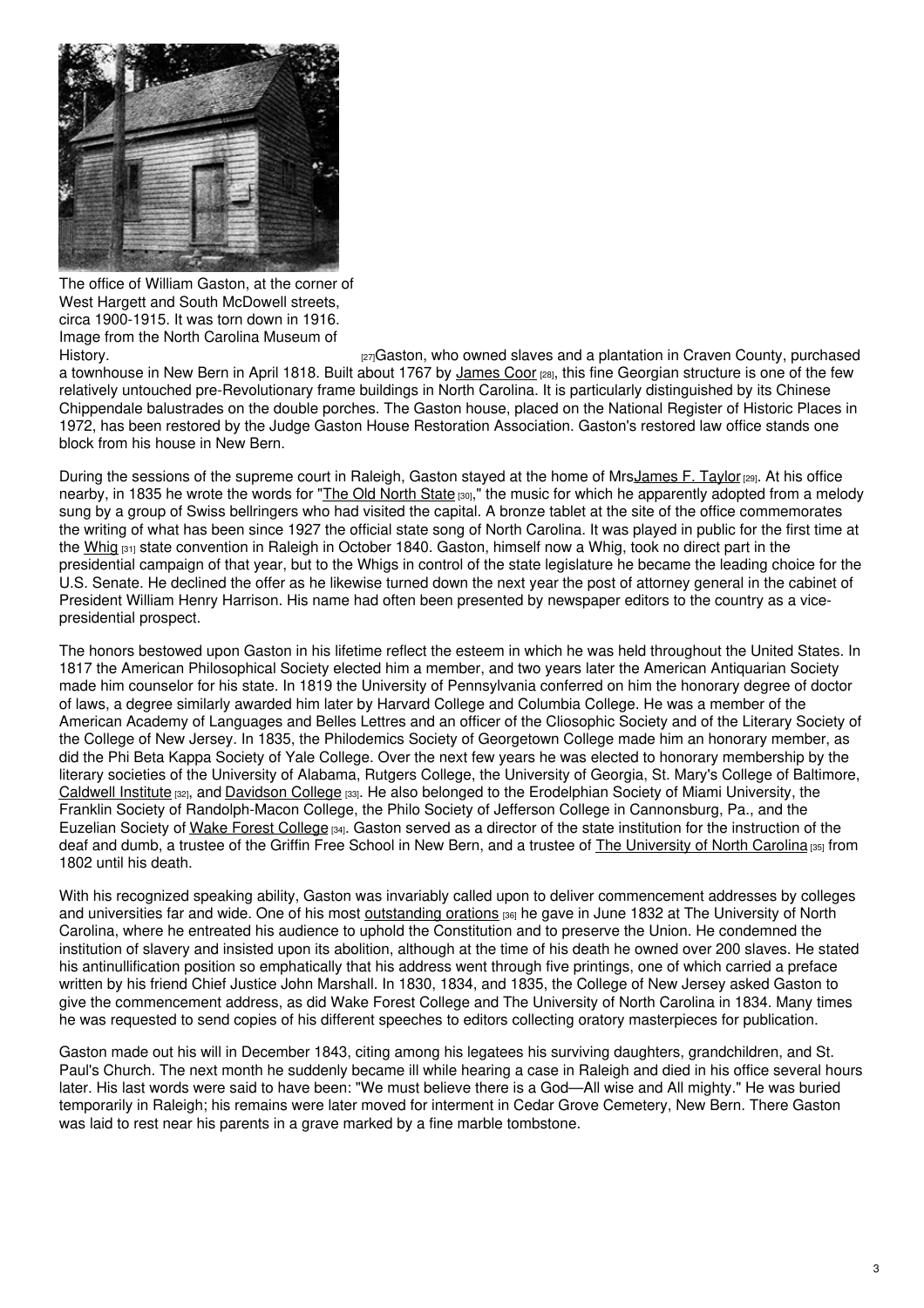

Miniature portrait of Hannah McClure Gaston, circa 1805-1813. Image from Tryon Palace.  $_{[37]}$ Gaston was married three times: on 4 Sept. 1803, to Susan Hay; on 6 Oct. 1805, to Hannah McClure; and on 3 Sept. 1816, to Eliza Ann Worthington. By his second wife, he had one son and two daughters and by his third, two daughters.

Several portraits of Gaston exist. Early in his public career he was asked for a portrait to be hung in the National Gallery in Washington. Portraits are also owned by his descendents and by the Philanthropic Society of The University of North Carolina, which possesses a fine oil on canvas. A portrait of Gaston was given to the state supreme court in 1893; another has hung in his law office in New Bern since 1954. A marble bust of Gaston is located in the Philanthropic Society Hall in Chapel Hill. One of the most interesting likenesses of Gaston is a small watercolor on ivory executed by James Peale in 1796. Gaston stood six feet tall, with blue eyes and dark hair. As he grew old, he became somewhat stout, his complexion got florid, and his hair turned gray. His face, according to a friend, continued to express "the benignity of soul which animated his life."

A treasure trove of material is located in the [William](http://www.lib.unc.edu/mss/inv/g/Gaston,William.html) Gaston Papers [38] in the Southern Historical Collection at The [University](https://ncpedia.org/university-north-carolina-chapel-hi) of North Carolina, Chapel Hill [35]. This valuable collection consists of much of Gaston's personal, business, and political correspondence over the years from 1791 to 1844. The William Gaston Papers in the North Carolina State Archives, Raleigh, contain a much smaller number of items. [Gaston](https://ncpedia.org/geography/gaston) County [39] and Gastonia are both named in honor of this remarkable man.

### **References:**

R. D. W. Connor, *William Gaston: A Southern Federalist of the Old School and His Yankee Friends, 1778–1844*(1934).

Deed and Will Books of Craven County (Office of the Clerk of Court, County Courthouse, New Bern).

W. H. Dillingham, "Biographical Notice of Judge Gaston," read 15 Mar. 1844 (Library, American Philosophical Society, Philadelphia).

*Fayetteville Observer*, 9 Jan. 1975.

Calvin Jarrett, "Judge William Gaston: Catholic Crusader,"*Liberty* 63 (May–June 1968).

Raleigh *News and Observer*, 6 Nov. 1960.

Records, St. Paul's Church (St. Paul's Rectory, New Bern).

J. H. Schauinger,*William Gaston, Carolinian* (1949).

### **Additional Resources:**

Pearson, Joseph W. "William Gaston, the Borough Controversy, and North Carolina's Changing Political Culture in the 1835 Constitutional Convention." The North Carolina Historical Review 88, no. 4 (2011): 399–424. http://www.istor.org/stable/23523595 [40].

William Gaston Papers, 1744-1950 (bulk 1791-1844) (collection no. 00272). The Southern Historical Collection. Louis Round Wilson Special Collections Library. University of North Carolina at Chapel Hill. <http://www.lib.unc.edu/mss/inv/g/Gaston,William.html> [38] (accessed January 23, 2013).

Sanders, John L. "William Gaston as a public man." Chapel Hill, N.C.: North Caroliniana Society, Inc. and North Carolina Collection. 1997. <https://archive.org/details/williamgastonasp27sand> [41] (accessed January 23, 2013).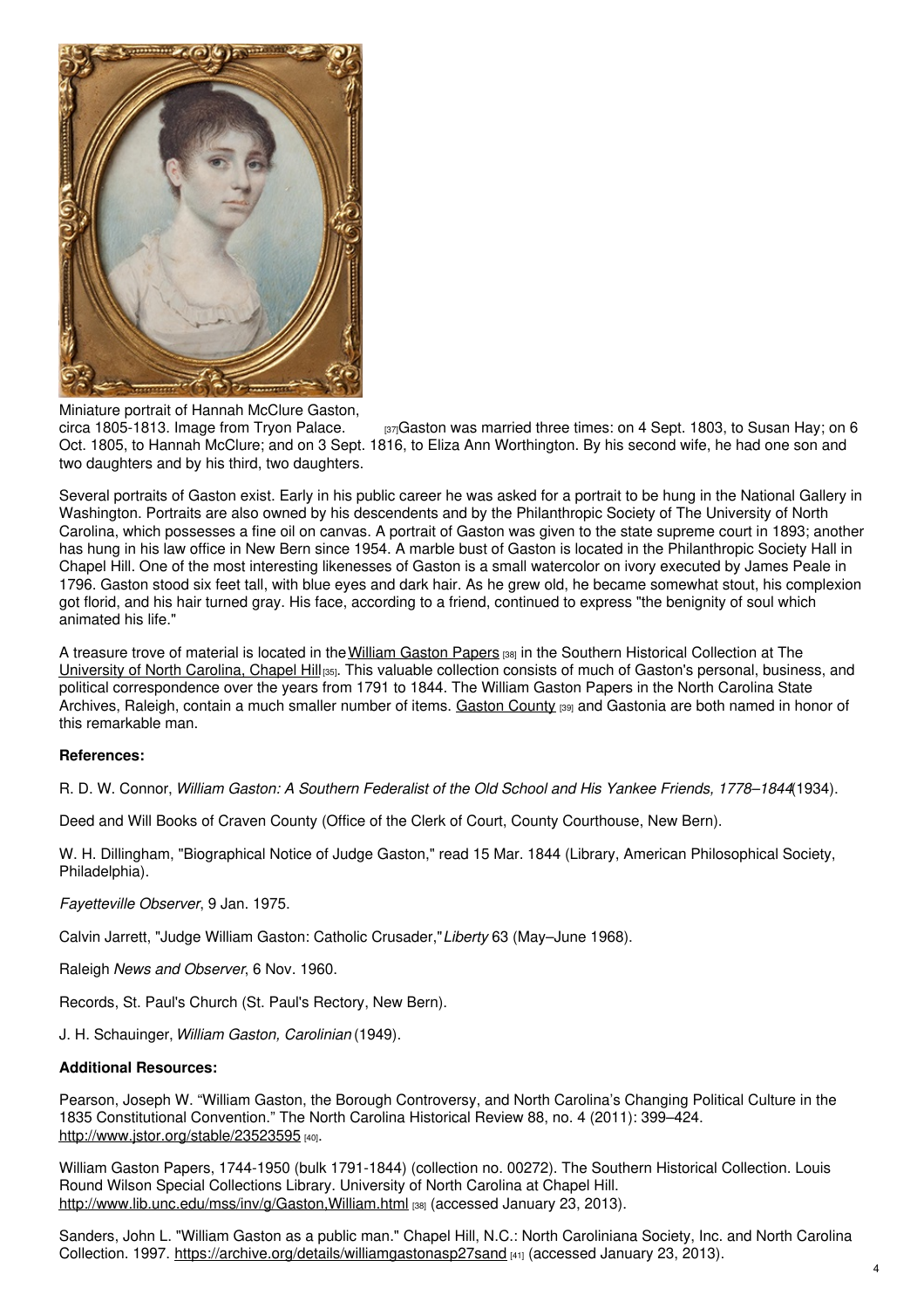Strange, Robert. Life and character of Hon. Wm. Gaston : a eulogy, delivered by appointment of the officers and members *of the Fayetteville Bar, on Monday, November 11, 1844.* Fayetteville, N.C.: Printed by Edward J. Hale. 1844. <https://archive.org/details/lifecharacterofh00strnga> [42] (accessed January 23, 2013).

Battle, Richard H. "William Gaston."*Biographical History of North Carolina from Colonial Times to the Present*. C. L. Van Noppen. 1905. 99-107. <https://archive.org/stream/biographicalhis01ashegoog#page/n119/mode/2up> [43]

North Carolina Bar Association. *Addresses at the unveiling and presentation of the bust of William Gaston.*Raleigh, Edwards & Broughton Printing Co. 1915. <https://archive.org/details/addressesatunvei01nort> [44] (accessed January 23, 2013).

William Gaston. "Address Delivered Before the Philanthropic and Dialectic Societies at Chapel-Hill, June 20, 1832." Raleigh: Jos. Gales & Son, 1832. <https://docsouth.unc.edu/true/gaston/menu.html> [36](accessed January 23, 2013).

Schauinger, J Herman. *William Gaston, Carolinian.* Milwaukee, Wis.: Bruce Pub. Co. 1949. <http://hdl.handle.net/2027/uc1.b4349467> [45] (accessed January 23, 2013).

Pearson, Joseph W. "William Gaston, the Borough Controversy, and North Carolina's Changing Political Culture in the 1835 Constitutional Convention." *North Carolina Historical Review* 88, no. 4 (Oct. 2011) 2011.

Slaughter, James Hugh. *The Lonely Federalist : William Gaston in Congress 1813-1817.* 1986.

#### **Image Credits:**

"Engraving, Accession #: [H.19XX.318.74](http://collections.ncdcr.gov/RediscoveryProficioPublicSearch/ShowItem.aspx?14227+) [2]." 1875-1900. North Carolina Museum of History.

"Photograph, Accession #: [H.19XX.213.1](http://collections.ncdcr.gov/RediscoveryProficioPublicSearch/ShowItem.aspx?44553+) [27]." 1900-1915. North Carolina Museum of History.

"Portrait Of Hannah McClure Gaston, Accession #: [P.TP.1999.001.002](http://collections.ncdcr.gov/RediscoveryProficioPublicSearch/ShowItem.aspx?227768+) [37]." ca. 1805-13?. North Carolina Tryon Palace.

**Subjects:** [Biographies](https://ncpedia.org/category/subjects/biography-term) [46] Law and legal [history](https://ncpedia.org/category/subjects/laws) [47] [Lawyers](https://ncpedia.org/category/subjects/lawyers) [48] [Political](https://ncpedia.org/category/subjects/political-leaders) leaders [49] Public [officials](https://ncpedia.org/category/subjects/public-officials) [50] **Authors:** [Bowman,](https://ncpedia.org/category/authors/bowman-charles-h-j) Charles H., Jr. [51] **Origin - location:** New [Bern](https://ncpedia.org/category/origin-location/coastal-41) [52] **From:** Dictionary of North Carolina [Biography,](https://ncpedia.org/category/entry-source/dictionary-no) University of North Carolina Press.[53]

1 January 1986 | Bowman, Charles H., Jr.

**Source URL:** https://ncpedia.org/biography/gaston-william

#### **Links**

- [1] https://ncpedia.org/biography/gaston-william
- [2] http://collections.ncdcr.gov/RediscoveryProficioPublicSearch/ShowItem.aspx?14227+
- [3] https://ncpedia.org/biography/gaston-alexander
- [4] https://ncpedia.org/huguenots
- [5] https://ncpedia.org/geography/craven
- [6] https://ncpedia.org/american-revolution
- [7] https://ncpedia.org/tory
- [8] https://ncpedia.org/roman-catholic-church
- [9] https://ncpedia.org/new-bern-academy
- [10] https://ncpedia.org/biography/martin-fran%C3%A7ois-xavier
- [11] https://ncpedia.org/biography/taylor-john-louis
- [12] https://ncpedia.org/federalist-party
- [13] https://ncpedia.org/war-1812
- [14] https://ncpedia.org/supreme-court-north-carolina
- [15] https://ncpedia.org/committees-correspondence
- [16] https://ncpedia.org/committees-observation
- [17] https://ncpedia.org/biography/stanly-john
- [18] https://ncpedia.org/internal-improvements-0
- [19] https://ncpedia.org/agricultural-society
- [20] https://ncpedia.org/general-assembly [21] https://ncpedia.org/johnston-samuel
- [22] https://ncpedia.org/state-v-negro-will
- [23] https://ncpedia.org/state-v-manuel
- [24] https://ncpedia.org/1835-consitutional-convention
- [25] https://ncpedia.org/free-suffrage